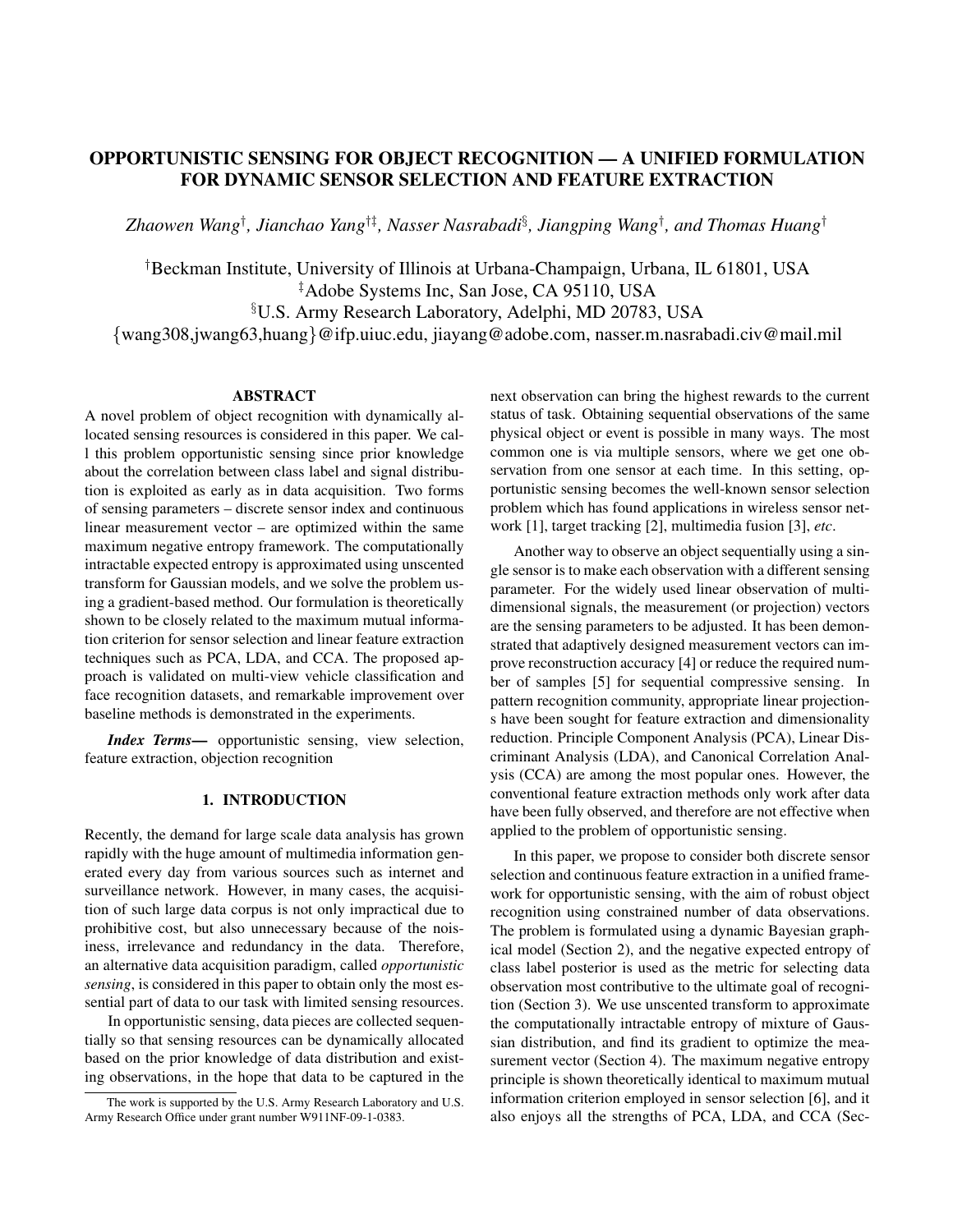tion 5). The ability of our algorithm to select the most informative sensors and measurement projections is demonstrated in both multi-view vehicle classification and face recognition tasks, and our approach outperforms existing methods significantly when the number of observations is limited (Section 6). We give concluding remarks in the end (Section 7).

# 2. FORMULATION OF OPPORTUNISTIC SENSING

In opportunistic sensing, our goal is to find a target's class label x by sequentially extracting the most informative observations from a set of *M* sensors. At each time step *t*, we assume a scalar observation  $y_t$  of the target can be obtained as the linear projection of the underlying multi-dimensional signal  $v^{z_t}$  perceivable to the sensor with index  $z_t$  using measurement vector  $\tilde{\mathbf{p}}_t$ :

$$
y_t = \tilde{\mathbf{p}}_t^T \mathbf{v}^{z_t} + \epsilon,\tag{1}
$$

where  $\epsilon$  is a noise of normal distribution with variance  $\sigma_s^2$ :  $\epsilon \sim$  $\mathcal{N}(\epsilon; 0, \sigma_s^2)$ . To be more compact, we define concatenated data observation  $\mathbf{v} = [\mathbf{v}^1; ...; \mathbf{v}^M]$ , and have

$$
p(y_t|\mathbf{v}, \mathbf{p}_t) = \mathcal{N}(y_t; \mathbf{p}_t^T \mathbf{v}, \sigma_s^2),
$$
 (2)

where  $\mathbf{p}_t = [\delta(z_t - 1) \cdot \mathbf{I}; \dots; \delta(z_t - M) \cdot \mathbf{I}] \tilde{\mathbf{p}}_t$  is the concatenated measurement vector containing all the information about sensing condition. Note that **p***<sup>t</sup>* also serves as the operator for linear feature extraction in our opportunistic sensing problem, which entails the joint consideration for data acquisition and recognition. Eq. (2) is called sensing model.

Given class label  $x = c$ , **v** is also assumed to follow a Gaussian distribution described by our data generating model:

$$
p(\mathbf{v}|x^c) = \mathcal{N}(\mathbf{v}; \boldsymbol{\mu}_c, \boldsymbol{\Sigma}_c),
$$
 (3)

where  $\mu_c$  and  $\Sigma_c$  are the mean and covariance matrix of class *c*, respectively. We use Gaussian distributions here just for simplicity, although our formulation can be easily extended to sensing or generating model of any other form.

Starting from the initial belief of *x* given by class prior  $p(x)$ , we update the posterior  $p(x|y_{1:t})$  sequentially at each time *t* by taking an action  $A_{t+1}$ , which determines the sensing condition for the next observation through execution model  $p(\mathbf{p}_{t+1} | A_{t+1}, \mathbf{p}_t)$ . This problem can be represented graphically as in Fig. 1. Our goal is to get a reliable and confident inference of the target label *x* by dynamically selecting an action sequence  $\{A_{1:T}\}$ , where *T* is the total number of available observations. A new action  $A_{t+1}$  is selected by maximizing its expected utility function *U* with the following form:

$$
U(A_{t+1}|y_{1:t}, A_{1:t})
$$
  
= 
$$
\int_{c} \sum_{c} U_0(x^c, y_{1:t+1}, A_{1:t+1}) p(x^c | y_{1:t+1}, A_{1:t+1})
$$
  

$$
\times p(y_{t+1}|y_{1:t}, A_{1:t}, A_{t+1}) dy_{t+1}.
$$
 (4)



Fig. 1. The graphical model for opportunistic sensing. Shaded nodes are observable.

where  $U_0(x, y_{1:t+1}, A_{1:t+1})$  is the utility function for time step  $t + 1$  if the true class label is x. Only the reward of next one step is considered in the utility function above, which corresponds to greedy decision making. Rewards of future time steps can also be included recursively as in [7].

The utility function  $U_0$ , which determines what kind of solution (putting aside whether it is solvable at all) we can get from Eq. (4), should be carefully designed for the purpose of specific application. For active recognition problems, *U*<sup>0</sup> should reflect the confidence in class label *x* as well as the cost of taking actions  ${A_t}$ . Here we assume that any action can be taken with equal cost and executed exactly without error. Although not realistic, this assumption leads to a simplified deterministic execution model and focuses our attentions on the performance of recognition.A more sophisticated treatment is possible if the motion dynamics of sensing platform and the conditions for image formation are considered as extra sensing constraints.

### 3. MAXIMUM NEGATIVE ENTROPY

It has been suggested in many works [8, 9] to use the expected Kullback-Leibler divergence between class posterior and prior as a utility function for classification, which is equivalent to selecting *U*<sup>0</sup> in Eq. (4) as the log-ratio of posterior and prior. Formally, the joint sensor selection and feature extraction problem can be stated as:

$$
\mathbf{p}_{t+1}^{*} = \arg \max_{\mathbf{p}_{t+1}} \int \sum_{c} \log \frac{p(x^{c}|y_{1:t+1}, \mathbf{p}_{1:t+1})}{p(x^{c}|y_{1:t}, \mathbf{p}_{1:t})} \times p(x^{c}|y_{1:t+1}, \mathbf{p}_{1:t+1}) p(y_{t+1}|y_{1:t}, \mathbf{p}_{1:t}, \mathbf{p}_{t+1}) dy_{t+1},
$$
\n(5)

where actions  $A_t$ 's are replaced by measurement vectors  $\mathbf{p}_t$ 's due to the deterministic execution model assumption. This utility function measures the dynamic information gain of our belief in label *x* after obtaining a new observation  $y_{t+1}$  via measurement vector  $\mathbf{p}_{t+1}$ . The dynamic prior  $p(x|y_{1:t}, \mathbf{p}_{1:t})$ is independent of  $\mathbf{p}_{t+1}$  and can be integrated out, leading to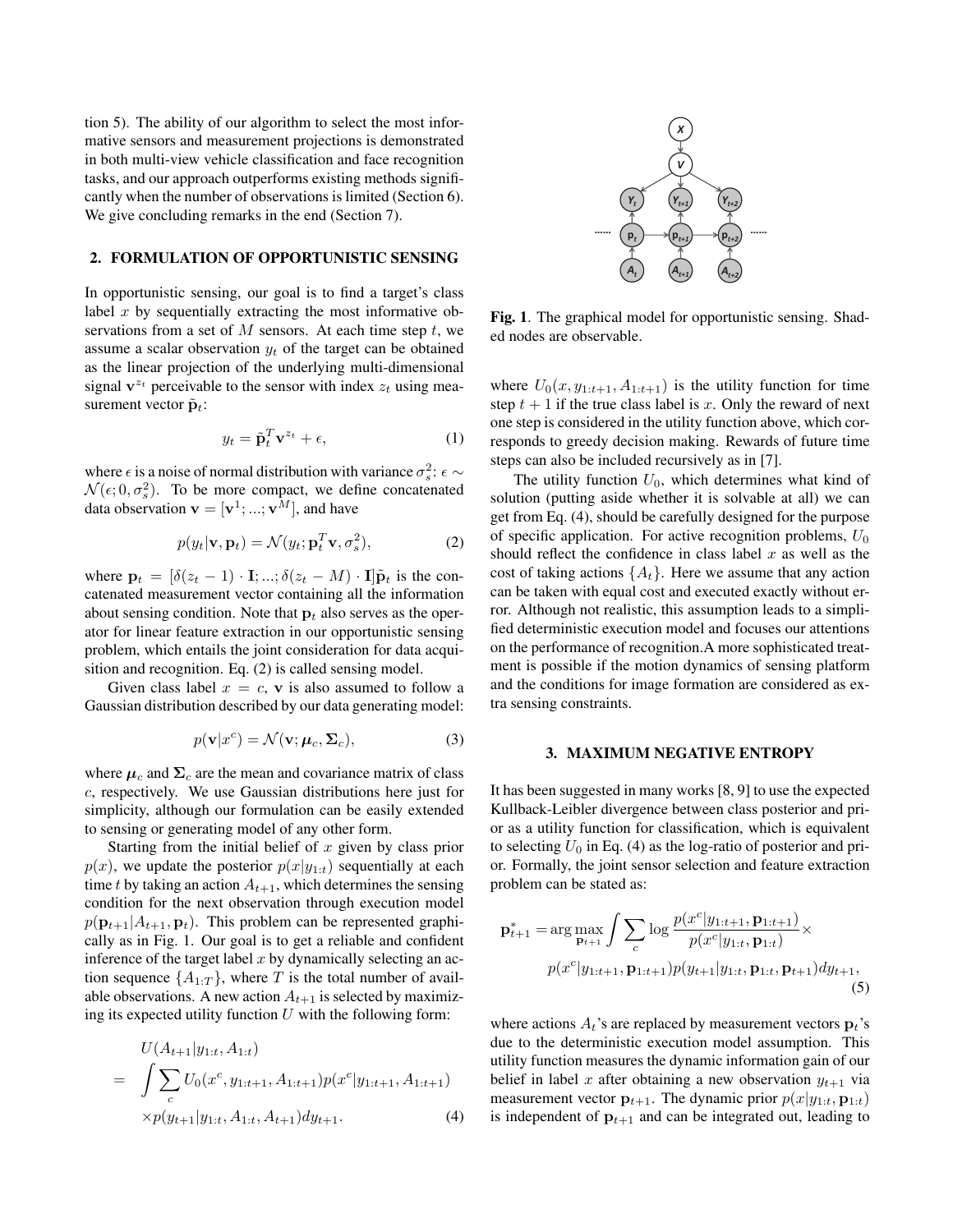the negative entropy definition of utility function:

$$
\mathbf{p}_{t+1}^* = \arg \max_{\mathbf{p}_{t+1}} \mathbf{E}\left[-H(x|y_{1:t+1}, \mathbf{p}_{1:t+1})|y_{1:t}, \mathbf{p}_{1:t+1}\right], \tag{6}
$$

where  $H(x|y_{1:t+1}, \mathbf{p}_{1:t+1})$  denotes the entropy of distribution  $p(x|y_{1:t+1}, \mathbf{p}_{1:t+1})$ , and the expectation is taken with respect to  $p(y_{t+1}|y_{1:t}, \mathbf{p}_{1:t+1})$ . The class posterior can be evaluated recursively as

$$
p(x^{c}|y_{1:t+1}, \mathbf{p}_{1:t+1}) = w_{c} \mathcal{M}_{c}(y_{t+1}) / \mathcal{M}(y_{t+1}), \quad (7)
$$

where

$$
w_c = p(x^c | y_{1:t}, \mathbf{p}_{1:t}),
$$
\n(8)

$$
\mathcal{M}_c(y_{t+1}) = p(y_{t+1}|x^c, y_{1:t}, \mathbf{p}_{1:t+1}) = \mathcal{N}(y_{t+1}; \mu_{\mathcal{M}c}, \sigma_{\mathcal{M}c}^2),
$$
  
(9)  

$$
\mathcal{M}(y_{t+1}) = p(y_{t+1}|y_{1:t}, \mathbf{p}_{1:t+1}) = \sum_c w_c \mathcal{M}_c(y_{t+1}).
$$
 (10)

 ${w_c}$  in Eq (8) is the posterior distribution of *x* at time *t*. In Eq. (9),  $\mu_{\mathcal{M}c} = \mathbf{p}_{t+1}^T[\mu_c + \mathbf{K}_{c,t}(\mathbf{y}_t - \mathbf{P}_t^T\mu_c)],$  $\sigma_{\mathcal{M}_c}^2 = \mathbf{p}_{t+1}^T (\mathbf{I} - \mathbf{K}_{c,t} \mathbf{P}_t^T) \mathbf{\Sigma}_c \mathbf{p}_{t+1} + \sigma_s^2, \mathbf{K}_{c,t} = \mathbf{\Sigma}_c \mathbf{P}_t (\sigma_s^2 - \sigma_s^2)$  $\mathbf{I} + \mathbf{P}_t^T \mathbf{\Sigma}_c \mathbf{P}_t$ )<sup>-1</sup>, and we define  $\mathbf{y}_t = [y_1, ..., y_t]^T$ ,  $\mathbf{P}_t =$ [**p**1*, ...,* **p***t*]. Plugging Eq. (7) into Eq. (6), we have

$$
E\left[-H(x|y_{1:t+1}, \mathbf{p}_{1:t+1})|y_{1:t}, \mathbf{p}_{1:t+1}\right]
$$
  
=  $\sum_{c} w_c \int \mathcal{M}_c(y_{t+1}) \log \mathcal{M}_c(y_{t+1}) dy_{t+1}$   
+  $\sum_{c} w_c \log w_c - \int \mathcal{M}(y_{t+1}) \log \mathcal{M}(y_{t+1}) dy_{t+1},$  (11)

Detailed derivations for the above can be found in the supplemental material.

#### 4. OPTIMIZING MEASUREMENT VECTOR

The first term in Eq. (11) is a linear combination of negative Gaussian entropy, and the second term is independent of measurement vector. With these observations, we can rewrite the optimization problem in Eq. (6) as

$$
\max_{\mathbf{p}_{t+1}} U(\mathbf{p}_{t+1})
$$
\n
$$
= -\frac{1}{2} \sum_{c} w_c \ln \left[ \mathbf{p}_{t+1}^T (\mathbf{I} - \mathbf{K}_{c,t} \mathbf{P}_t^T) \Sigma_c \mathbf{p}_{t+1} + \sigma_s^2 \right]
$$
\n
$$
- \sum_{c} w_c \int \mathcal{M}_c(y_{t+1}) \log \left[ \sum_{c'} w_{c'} \mathcal{M}_{c'}(y_{t+1}) \right] dy_{t+1},
$$
\ns.t.  $\mathbf{p}_{t+1} = \left[ \delta(z_{t+1} - 1) \cdot \mathbf{I}; \dots; \delta(z_{t+1} - M) \cdot \mathbf{I} \right] \tilde{\mathbf{p}}_{t+1},$   
\n
$$
||\tilde{\mathbf{p}}_{t+1}|| = 1, \ z_{t+1} \in \{1, \dots, M\},
$$
\n(12)

where we use the fact that the entropy of a Gaussian distribution with covariance  $\Sigma$  is  $\frac{1}{2} \ln |\Sigma|$  plus a constant. The unit norm constraint of measurement vector is placed to keep finite signal noise ratio.

The measurement vector  $\mathbf{p}_{t+1}$  is defined by continuous projection  $\tilde{\mathbf{p}}_{t+1}$  and discrete sensor index  $z_{t+1}$ . To solve Eq. (12), we enumerate all the possible  $z_{t+1}$ 's and use projected gradient ascent method to find the optimal  $\tilde{\mathbf{p}}_{t+1}$ . The gradient of the objective function  $U(\mathbf{p}_{t+1})$  can be evaluated (detailed in the supplemental material) as

$$
\mathbf{g}(\mathbf{p}_{t+1})
$$
\n
$$
= -\sum_{c} \frac{w_c(\mathbf{I} - \mathbf{K}_{c,t}\mathbf{P}_t^T)\mathbf{\Sigma}_c\mathbf{p}_{t+1}}{\mathbf{p}_{t+1}^T(\mathbf{I} - \mathbf{K}_{c,t}\mathbf{P}_t^T)\mathbf{\Sigma}_c\mathbf{p}_{t+1} + \sigma_s^2}
$$
\n
$$
- \sum_{c} w_c \int \frac{\partial \mathcal{M}_c(y_{t+1})}{\partial \mathbf{p}_{t+1}} \log \left( \sum_{c'} w_{c'} \mathcal{M}_{c'}(y_{t+1}) \right) dy_{t+1}
$$
\n(13)

with

$$
\frac{\partial \mathcal{M}_c(y_{t+1})}{\partial \mathbf{p}_{t+1}} = \frac{\mathcal{M}_c(y_{t+1})}{\sigma_{\mathcal{M}c}} \left[ (y_{t+1} - \mu_{\mathcal{M}c}) \left( \frac{\partial \mu_{\mathcal{M}c}}{\partial \mathbf{p}_{t+1}} \frac{1}{\sigma_{\mathcal{M}c}} + \frac{\partial \sigma_{\mathcal{M}c}}{\partial \mathbf{p}_{t+1}} \frac{y_{t+1} - \mu_{\mathcal{M}c}}{\sigma_{\mathcal{M}c}^2} \right) - \frac{\partial \sigma_{\mathcal{M}c}}{\partial \mathbf{p}_{t+1}} \right],
$$
\n(14)

$$
\partial \mu_{\mathcal{M}c} / \partial \mathbf{p}_{t+1} = \boldsymbol{\mu}_c + \mathbf{K}_{c,t} (\mathbf{y}_t - \mathbf{P}_t^T \boldsymbol{\mu}_c)
$$
(15)

$$
\partial \sigma_{\mathcal{M}c} / \partial \mathbf{p}_{t+1} = \sigma_{\mathcal{M}c}^{-1} (\mathbf{I} - \mathbf{K}_{c,t} \mathbf{P}_t^T) \mathbf{\Sigma}_c \mathbf{p}_{t+1} \qquad (16)
$$

It is still impossible to analytically evaluate the integration in the second term of Eq. (13). However, by plugging Eq. (14) into Eq. (13), we realize that this integration is the expectation of a random variable  $y_{t+1}$  with normal distribution *M<sup>c</sup>* under a nonlinear mapping. Such expectation can be numerically approximated by unscented transform as in [10]. In one-dimensional case, unscented transform approximates  $M_c$  by deterministically sampling 3 sigma points:

$$
y_{c,k} = \mu_{\mathcal{M}c} + k\sqrt{1+\kappa} \cdot \sigma_{\mathcal{M}c}, \quad k \in \{-1, 0, 1\},
$$
 (17)

with weights  $u_0 = \kappa/(1 + \kappa)$ ,  $u_{\pm 1} = 1/2(1 + \kappa)$ , where  $\kappa$ is a positive number. The expectation of any finite function  $f(y_{t+1})$  can be approximated by

$$
\int \mathcal{M}_c(y_{t+1}) f(y_{t+1}) dy_{t+1} \approx \sum_{k=-1}^1 u_k f(y_{c,k}).
$$
 (18)

Therefore, Eq. (13) can be approximated (detailed in the supplemental material) as

$$
\mathbf{g}(\mathbf{p}_{t+1})\n\approx -\sum_{c} \frac{w_c(\mathbf{I} - \mathbf{K}_{c,t}\mathbf{P}_t^T)\mathbf{\Sigma}_c\mathbf{p}_{t+1}}{\mathbf{p}_{t+1}^T(\mathbf{I} - \mathbf{K}_{c,t}\mathbf{P}_t^T)\mathbf{\Sigma}_c\mathbf{p}_{t+1} + \sigma_s^2}\n- \sum_{c} \frac{w_c}{\sigma_{\mathcal{M}c}} \sum_{k=-1}^1 u_k \left[ k\sqrt{1 + \kappa} \frac{\partial \mu_{\mathcal{M}c}}{\partial \mathbf{p}_{t+1}} + (k^2(1+\kappa) - 1) \frac{\partial \sigma_{\mathcal{M}c}}{\partial \mathbf{p}_{t+1}} \right] \log \left( \sum_{c'} w_{c'} \mathcal{M}_{c'}(y_{c,k}) \right).
$$
\n(19)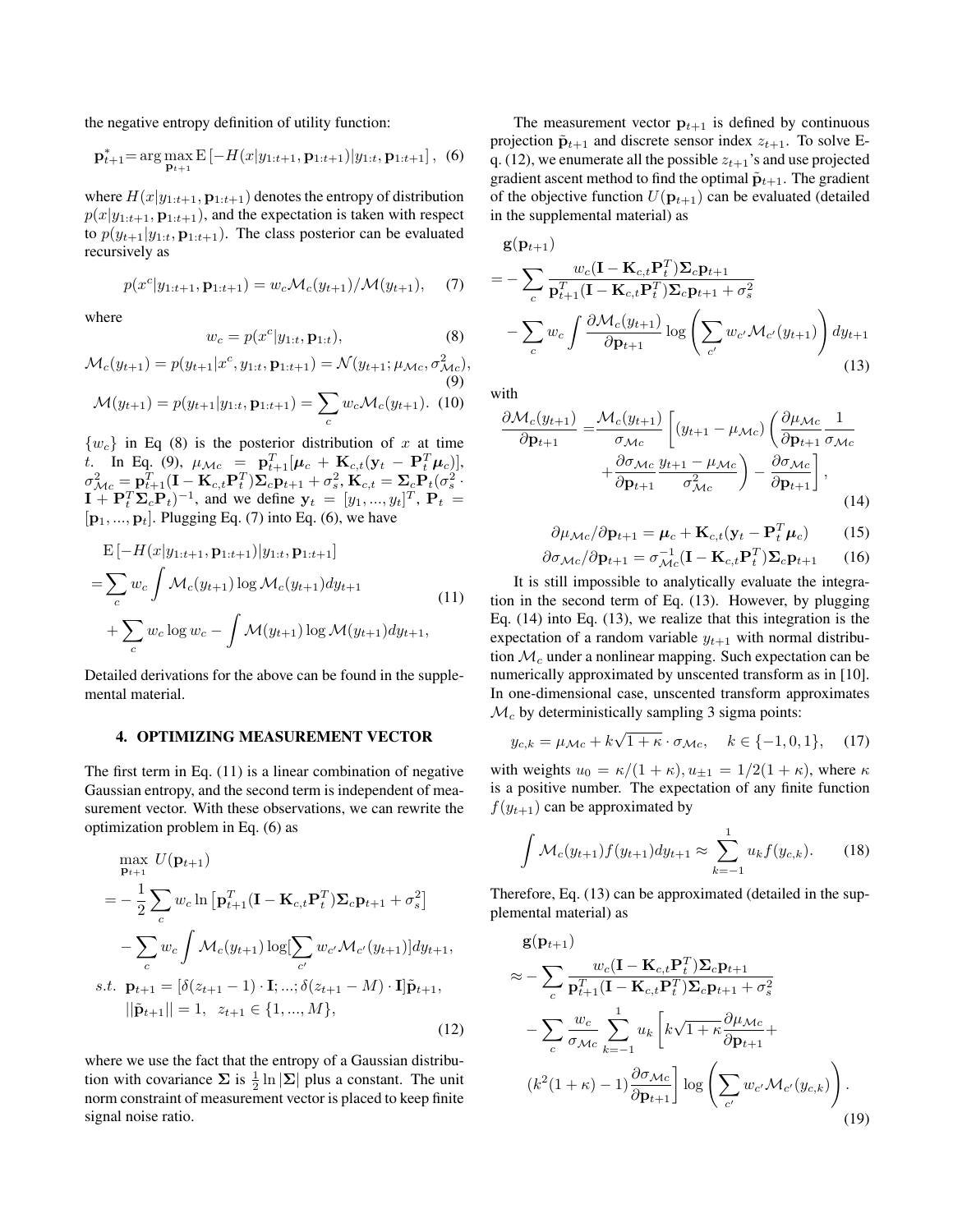The value of  $U(\mathbf{p}_{t+1})$  can be approximated in a similar way.

The proposed method for joint sensor selection and feature extraction is summarized in Algorithm 1. Observations are iteratively obtained until the maximum allowable number *T* is reached. The gradient ascend method is initialized using PCA with the covariance matrix  $\Sigma_{\mathbf{v}}$  for  $p(\mathbf{v})$ , and updates with step size  $\alpha$ . The updating is terminated when the change in  $p_{t+1}$  is less than  $\varepsilon$ , which usually occurs within 20 iterations.

# 5. INTERPRETATIONS OF THE MAXIMUM NEGATIVE ENTROPY PRINCIPLE

Maximizing the negative classification entropy is an intuitive way to improve recognition confidence. Nevertheless, it can be interpreted from different perspectives.

First, the expected entropy in Eq. (11) can be reorganized as a measure of Shannon information:

$$
E\left[-H(x|y_{1:t+1}, \mathbf{p}_{1:t+1})|y_{1:t}, \mathbf{p}_{1:t+1}\right]
$$
  
=  $E_{p(x|y_{1:t}, \mathbf{p}_{1:t})}\left[-H(y_{t+1}|x, y_{1:t}, \mathbf{p}_{1:t+1})\right]$   
 $-H(x|y_{1:t}, \mathbf{p}_{1:t}) + H(y_{t+1}|y_{1:t}, \mathbf{p}_{1:t+1})$   
=  $-H((y_{t+1}|x)|y_{1:t}, \mathbf{p}_{1:t+1}) + H(y_{t+1}|y_{1:t}, \mathbf{p}_{1:t+1})$   
 $-H(x|y_{1:t}, \mathbf{p}_{1:t})$  (23)

$$
= I(y_{t+1}; x|y_{1:t}, \mathbf{p}_{1:t+1}) - H(x|y_{1:t}, \mathbf{p}_{1:t}), \tag{20}
$$

where  $I(\cdot; \cdot)$  denotes the mutual information between two random variables. Note that the second term in Eq. (20) is a constant independent of  $\mathbf{p}_{t+1}$ . Therefore, maximizing negative entropy is equivalent to maximizing the mutual information between class label x and new measurement  $y_{t+1}$ , which is also observed in [6] for sensor selection problem.

The maximum negative entropy principle can also be understood as a feature extraction criterion in optimizing the measurement vector  $\mathbf{p}_{t+1}$ . After some manipulations on the first term of the objective function in Eq. (12), we notice that a large value for the following expression is favoured:

$$
-\mathbf{p}_{t+1}^T \Sigma_c \mathbf{p}_{t+1} + \mathbf{p}_{t+1}^T \mathbf{C}_{\mathbf{v},\mathbf{y}_t} \mathbf{C}_{\mathbf{y}_t,\mathbf{y}_t}^{-1} \mathbf{C}_{\mathbf{y}_t,\mathbf{v}} \mathbf{p}_{t+1}
$$
 (21)

where  $\mathbf{C}_{\mathbf{v},\mathbf{y}_t} = \mathbf{C}_{\mathbf{y}_t,\mathbf{v}}^T = \mathbf{\Sigma}_c \mathbf{P}_t$  is the cross-covariance matrix for **v** and **y**<sub>t</sub>, and **C**<sub>**y**<sub>t</sub></sub>,  $\mathbf{y}_t = \sigma_s^2 \cdot \mathbf{I} + \mathbf{P}_t^T \mathbf{\Sigma}_c \mathbf{P}_t$  is the covariance matrix for  $y_t$ . Large value for the first term in Eq. (21) for any class *c* is similar to small within-class variances required in LDA. The second term in Eq. (21) differs from CCA only in that the variance of **v** is not normalized. As such, both the variance of new observation and its correlation with previous observations are promoted, which is a combination of PCA and CCA. In addition, the second term in Eq. (12) is the entropy of a mixture of Gaussian. Maximizing the entropy effectively separates the class center- $\mathbf{S} \mathbf{p}_{t+1}^T[\boldsymbol{\mu}_c + \mathbf{K}_{c,t}(\mathbf{y}_t - \mathbf{P}_t^T \boldsymbol{\mu}_c)],$  leading to a large betweenclass variance as required in LDA. Therefore, the strengths of PCA, LDA and CCA are unified in an adaptive way through maximum negative entropy principle.

Algorithm 1 Dynamic sensor selection and feature extraction for opportunistic sensing.

| 1: initialize $w_c = p(x^c)$ , $\mathbf{K}_{c,0} = 0$ , $\mathbf{P}_0 = []$ , $\mathbf{y}_0 = []$ , $t = 0$                                              |  |
|----------------------------------------------------------------------------------------------------------------------------------------------------------|--|
| 2: for $t = 1T$ do                                                                                                                                       |  |
| set $U^* = -\infty$<br>3:                                                                                                                                |  |
| for $m = 1M$ do<br>4:                                                                                                                                    |  |
| set $i=0$<br>5:                                                                                                                                          |  |
| initialize $\mathbf{p}_{t+1}^{(0)} = \arg \max_{\mathbf{p}} \mathbf{p}^T \mathbf{\Sigma}_{\mathbf{v}} \mathbf{p}$ s.t. $\mathbf{p} =$<br>6:              |  |
| $\left[\delta(m-1)\cdot\mathbf{I};;\delta(m-M)\cdot\mathbf{I}\right]\tilde{\mathbf{p}},\mathbf{p}\perp\mathbf{P}_t,  \mathbf{p}  =1$                     |  |
| while true do<br>7:                                                                                                                                      |  |
| find $\mu_{\mathcal{M}c}$ , $\sigma_{\mathcal{M}c}$ using $\mathbf{p}_{t+1}^{(i)}$ for all c<br>8:                                                       |  |
| set $\mathbf{p}_{t+1}^{(i+1)} = \mathbf{p}_{t+1}^{(i)} + \alpha \cdot \mathbf{g}(\mathbf{p}_{t+1}^{(i)})$ by Eq. (19)<br>9:                              |  |
| project $p_{t+1}^{(i+1)}$ to the feasible region in Eq. (12)<br>10:                                                                                      |  |
| if $  \mathbf{p}_{t+1}^{(i+1)} - \mathbf{p}_{t+1}^{(i)}   < \varepsilon$ then<br>11:                                                                     |  |
| break<br>12:                                                                                                                                             |  |
| end if<br>13:                                                                                                                                            |  |
| set $i = i + 1$<br>14:                                                                                                                                   |  |
| end while<br>15:                                                                                                                                         |  |
| <b>if</b> $U(\mathbf{p}_{t+1}^{(i)}) > U^*$ then<br>16:                                                                                                  |  |
| set ${\bf p}_{t+1}^*={\bf p}_{t+1}^{(i)}, z_{t+1}^*=m$<br>17:                                                                                            |  |
| set $U^* = U(\mathbf{p}_{t+1}^{(i)})$<br>18:                                                                                                             |  |
| end if<br>19:                                                                                                                                            |  |
| end for<br>20:                                                                                                                                           |  |
| get observation $y_{t+1}$ with measurement vector $\mathbf{p}_{t+1}^*$<br>21:                                                                            |  |
| update posterior $\{w_c\}$ according to Eq. (7)<br>22:                                                                                                   |  |
| set $P_{t+1} = [\mathbf{P}_t, \mathbf{p}_{t+1}^*], \mathbf{y}_{t+1} = [\mathbf{y}_t; y_{t+1}]$<br>23:                                                    |  |
| set $\mathbf{K}_{c,t+1} = \Sigma_c \mathbf{P}_{t+1} (\sigma_s^2 \cdot \mathbf{I} + \mathbf{P}_{t+1}^T \Sigma_c \mathbf{P}_{t+1})^{-1}, \forall c$<br>24: |  |
| $25:$ end for                                                                                                                                            |  |
| 26: return $\hat{c} = \arg \max_c w_c$                                                                                                                   |  |
|                                                                                                                                                          |  |

## 6. EXPERIMENTS

Recognition performances of opportunistic sensing are reported on two datasets in this section. We use parameters  $\alpha = 1$ ,  $\varepsilon = 0.01$ ,  $\kappa = 1$  in the following tests, and set observation noise variance  $\sigma_s^2$  equivalent to SNR of 20dB.

### 6.1. Vehicle Classification

Our method is first applied to the 10-class military vehicle classification problem on the MSTAR [11] dataset, which contains noisy airborne X-band SAR images as shown in Fig. 2. 4785 images with depression angles 17*◦* and 30*◦* are used for training, and 4351 images with depression angles 15*◦* and 45*◦* are used for testing. The vehicle targets are captured in various poses and we quantize them into 12 discrete poses as captured by 12 sensors deployed in different directions. 12 images from the same class with different poses are randomly selected and combined as a test instance, and we repeat the testing of each class for 120 trials with the maximum number of observations up to  $T = 50$ . Observations are simulated sequentially as the linear projections of raw image pixels.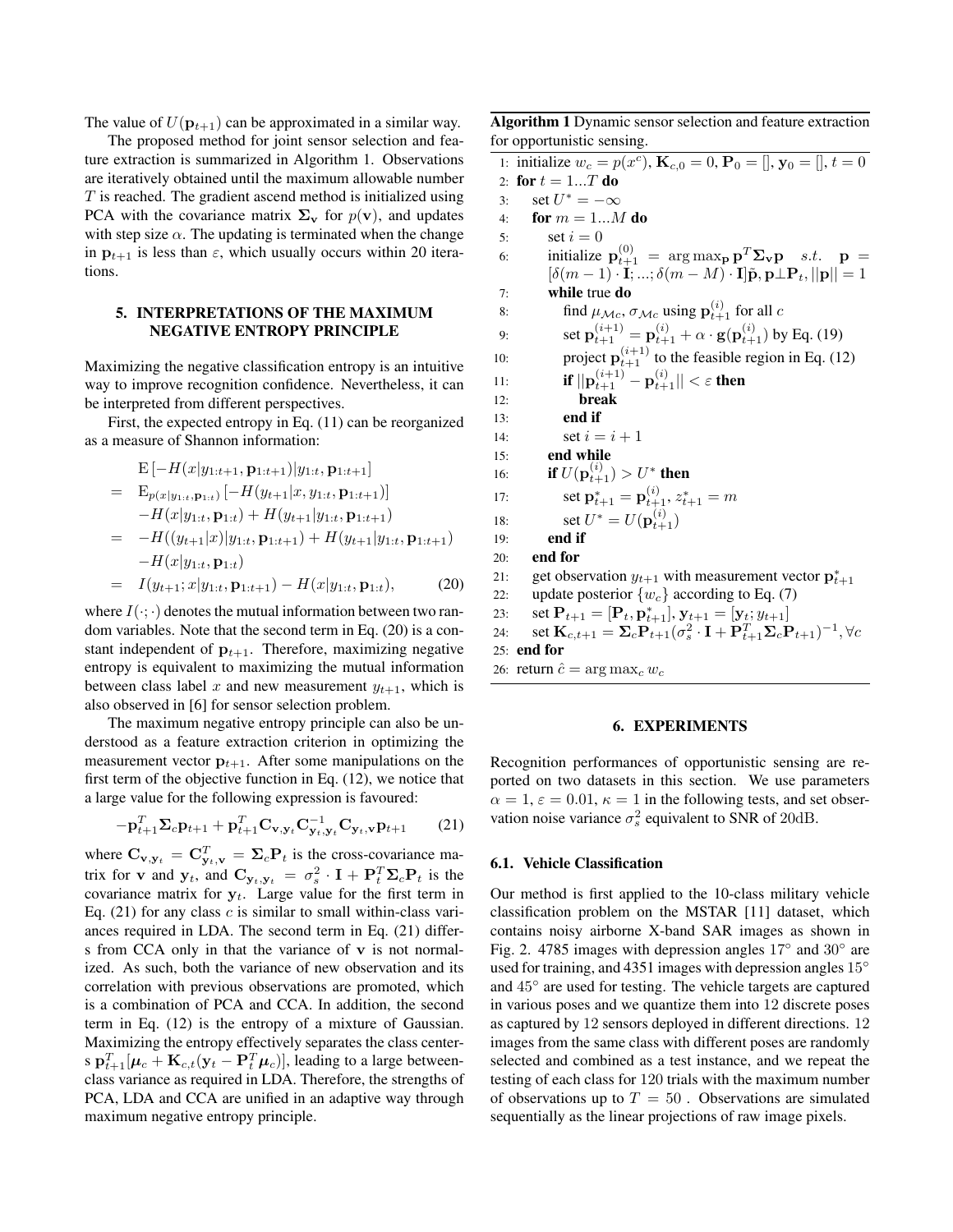

Fig. 3. Performance of opportunistic sensing algorithms on the MSTAR test set under constraints of different measurement numbers. From left to right: classification accuracy; correct class posterior probability; class posterior entropy.



Fig. 2. Sample images for 5 out of 10 classes in the MSTAR dataset. First row shows the illustrative real life images and second row shows the SAR images from the dataset.

Table 1. Average number of measurements required to reduce class posterior entropy below 0*.*001 on the MSTAR test set.

| method | #measurements (std.) |
|--------|----------------------|
| rnd    | 28.85 $(\pm 2.09)$   |
| pca    | $18.04 (\pm 1.51)$   |
| mmi    | $9.58 \ (\pm 1.24)$  |
| mxe    | 5.14 $(\pm 0.65)$    |

We compare the proposed maximum negative entropy method ("mxe") with the baseline approaches which select sensor and measurement vector randomly ("rnd"), by the order of PCA components ("pca"), and by maximum mutual information ("mmi") [6]. As shown in Fig. 3, our "mxe" method achieves the highest classification accuracy, the highest probability of correct class and the lowest class posterior entropy under different constraints of total available measurement number up to  $T = 50$ . Remarkable performance gain is attained especially when a small number of measurements is allowed  $(T < 10)$ .

Instead of using up all the available measurements, we can also terminate the sensing procedure when the confidence of recognition reaches a certain level, which can be characterized by a threshold on the entropy of class posterior. Table 1 shows that our method can achieve the same level of recognition performance with significantly fewer data measurements than other methods.

The selected sensors and projections for one test instance are plotted in Fig. 4 for detailed inspection. This test instance



Fig. 4. Examples of selected sensor (in red text) and projection basis (in gray image) using different methods (from top to bottom) on the MSTAR data. The first 4 time steps (from left to right) in opportunistic sensing are shown.

corresponds to the class of the first column in Fig. 2. The features detected by the projections using "mxe" method are more meaningful than using "rnd", and tend to focus on discriminative local part (*e.g.*, the second projection basis selected by "mxe") as opposed to the global reconstructive features detected by "pca" and "mmi".

## 6.2. Face Recognition

In the second experiment, we test the opportunistic sensing algorithm for face recognition on the CMU Multi-Pie dataset [12]. We use 15480 images of 129 subjects collected in 3 sessions as training data, and use 5160 images of another session for testing. Face images with poses *−*45*◦* and 75*◦* are used as data from two different views, and a total number of observations up to  $T = 40$  are allowed. The large number of